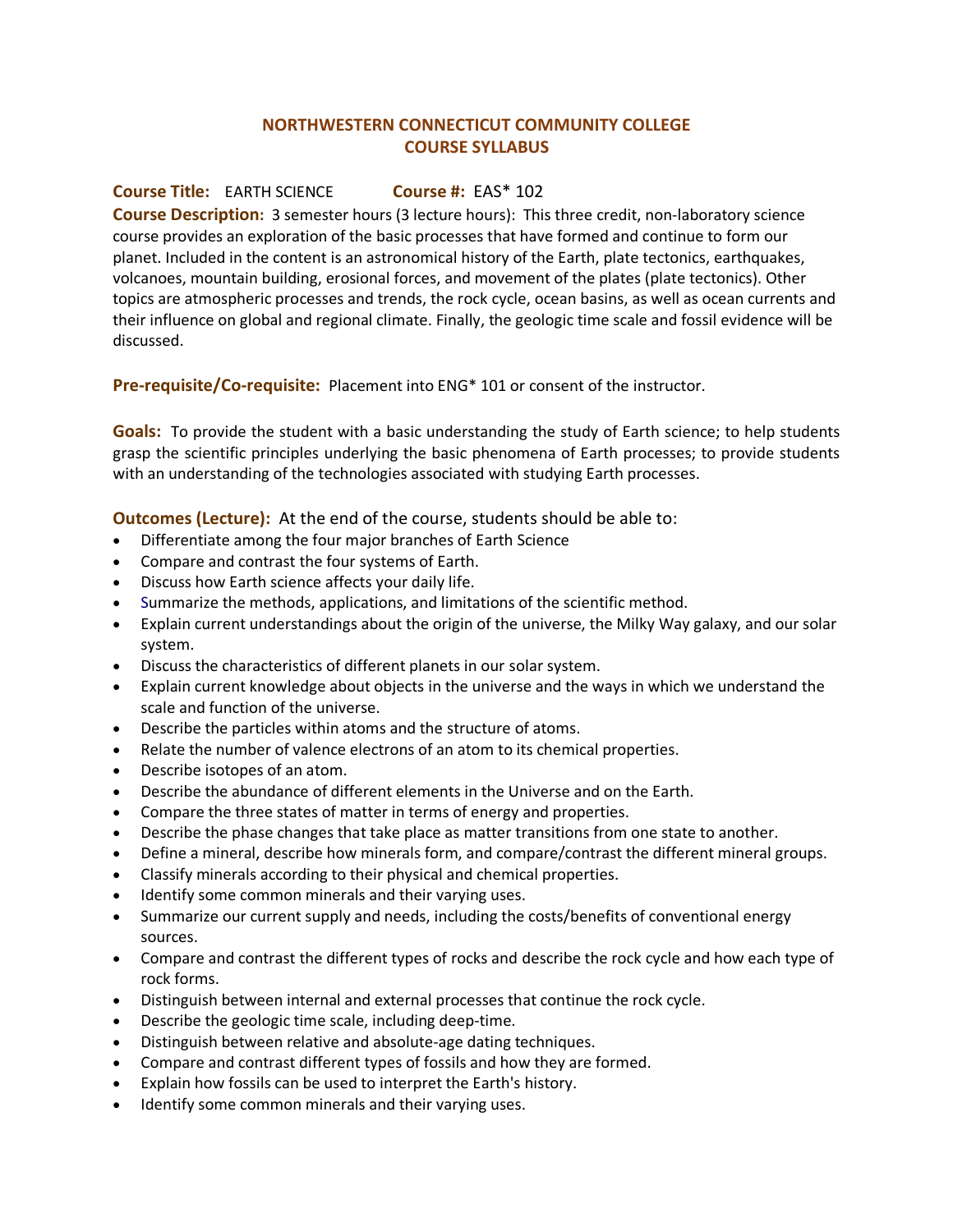- Summarize our current supply and needs, including the costs/benefits of conventional energy sources.
- Identify and distinguish renewable and non-renewable resources.
- Compare and contrast latitude and longitude, and describe a position in terms of degrees, minutes, and seconds.
- Compare and contrast the different forms of radiation in the electromagnetic spectrum.
- Discuss how satellites and sonar are used to map Earth's surface and its oceans.
- Describe the Global Positioning System.
- Describe evidence for continental drift and explain the theory of plate tectonics.
- Compare and contrast the different types of plate boundaries.
- Explain paleomagnetism and its importance.
- Summarize how convection in the mantle is related to the movements of tectonic plates.
- Define stress and strain as they apply to the Earth's crust.
- Describe the three types of fault lines.
- Describe the properties of earthquakes and classify the three types of seismic waves.
- Compare and contrast earthquake magnitude and intensity and the scales used to measure each.
- Use data from seismic monitoring stations to determine the epicenter of an earthquake.
- Understand crust-mantle relationships in terms of isostatic rebound.
- Classify volcanoes and describe how volcanoes are formed.
- Differentiate among processes that form mountains.
- Compare and contrast weathering and erosion.
- Describe factors that affect the rate of weathering and erosion.
- Describe the formation of soil.
- Identify the factors that affect mass movements.
- Describe the conditions that will lead to wind erosion, and identify evidence of wind erosion.
- Explain how glaciers form and modify the landscape.
- Recognize glacial landscape features.
- Identify landscape features that are formed by surface water.
- Describe how surface water moves materials and impacts humans.
- Identify the origins of deserts and features of deserts.
- Discuss the origin and composition of the oceans.
- Describe the characteristics and variations in salinity ocean water.
- Compare and contrast various ocean currents, tides, wave formation, and wave/coastal interactions.
- Identify major biomes in the ocean and the types of marine life that live in them.
- Recognize the impact of human activity on the quality of groundwater, surface water, and ocean water.
- Identify human uses of water.
- Summarize the major biogeochemical cycles, including the hydrologic cycle, and how each is balanced over time in the hydrosphere, lithosphere, and atmosphere.
- Describe the composition and structure of the atmosphere, including layering.
- Describe the various properties of the atmosphere.
- Classify the types of clouds and the four main types of precipitation.
- Compare the types of energy transfer throughout the atmosphere.
- Compare and contrast weather and climate.
- Describe the tools to gather weather and climate data.
- Use basic meteorological tools to forecast weather.
- Describe the formation and movements of air masses.
- Define and identify methods to measure humidity, dew points, and wind speed.